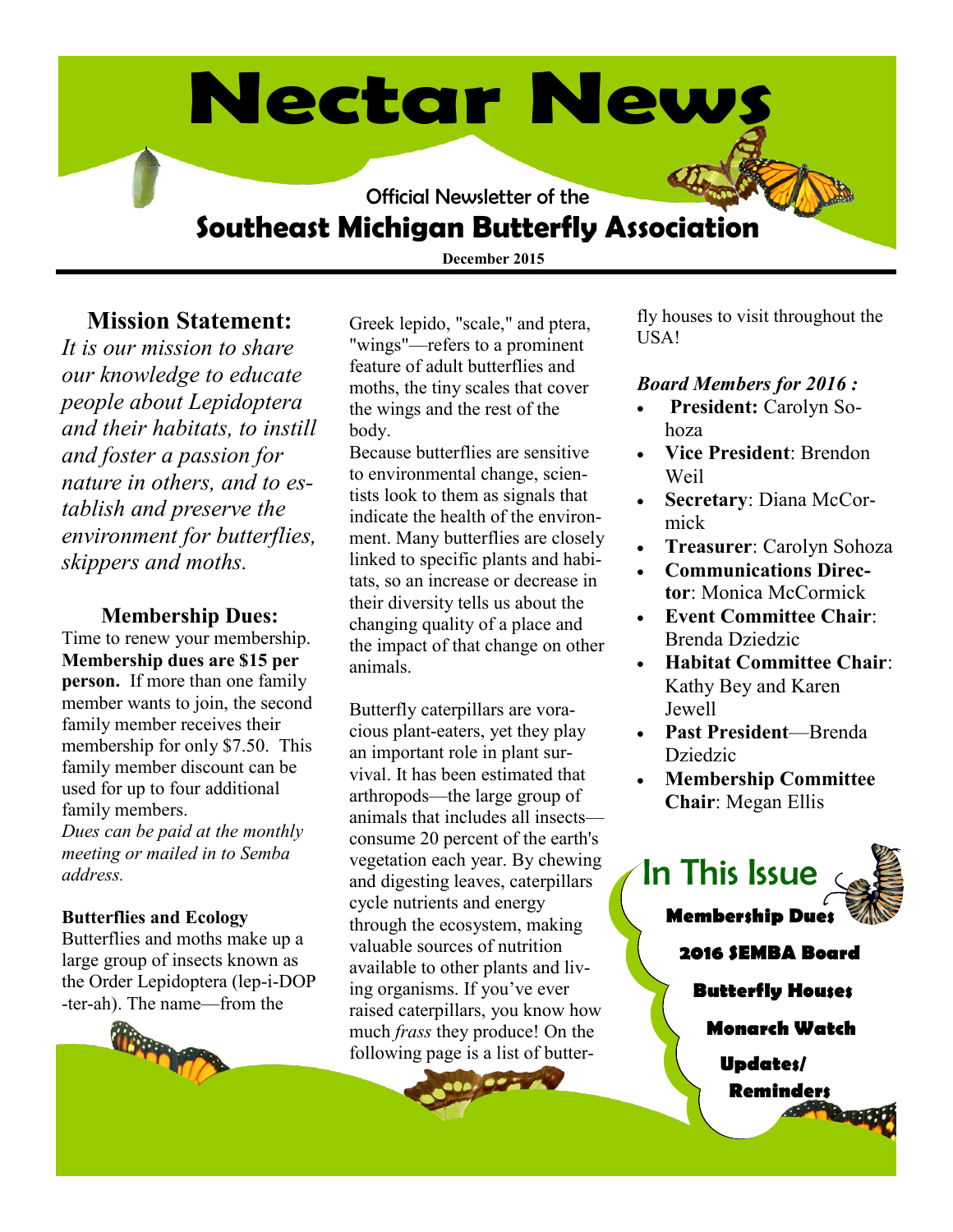# **Butterflies and the Environment**

**One of nature's best indicators of the health of an environment, butterflies teach us a great deal about habitats and change.**

Butterflies are found on every continent but Antarctica. The U. S., alone, is [home to about](http://aggie-horticulture.tamu.edu/galveston/beneficials/beneficial-66_pollinators-butterflies.htm)  [700 different species](http://aggie-horticulture.tamu.edu/galveston/beneficials/beneficial-66_pollinators-butterflies.htm) of this beautiful and loved insect. Butterflies play a [number of roles](http://justbefirsttoknow.blogspot.com/2013/02/role-of-butterflies-in-ecosystem.html) in the ecosystem. They act as a pollinator and as a food source for other species, acting as an important connector in a thriving ecosystem web.

*Here's a list of some of the butterfly houses in the USA. Some are open all year round, some seasonal.*

The Original Butterfly House and Insect World 6750 McGulpin Street Mackinac Island, MI 49757

Fred & Dorothy Fichter Butterflies Are Blooming exhibition at Meijer Gardens (Largest temporary tropical butterfly exhibition in the nation), Meijer Garden/Tropical Conservatory. March 1st - April 30, 2016, 1000 East Beltline Avenue NE, Grand Rapids, MI 49525, 1-(888) 957-1580



Reiman Gardens Iowa State University 1407 University Blvd. Ames, Iowa 50011 Phone: (515) 294-2710 (Open year round),

Audubon Insectarium Butterflies in Flight 6500 Magazine St. New Orleans, LA 70118 Phone: (800) 774-7394, (Open year round),

Butterfly Pavilion 6252 West 104th Ave. Westminster, CO 80020 Phone: (303) 469-5441, (Open year round),

Milwaukee Public Museum Puelicher Butterfly Wing 800 West Wells Street Milwaukee, WI 53233 Phone: (888) 700-9069, (Open year round),

Detroit Zoo Woodward Avenue and 10 Mile Road (I-696) Royal Oak, MI 48067 Phone: (248) 541-5717 (Open year round),

Dow Gardens 1809 Eastman Avenue Midland, MI 48640 Phone: (800) 362-4874, (Seasonal),

American Museum of Natural **History** Butterfly Conservatory Central Park West at 79th Street New York, NY, 10024, (Seasonal),

North Carolina Museum of Natural Sciences Living Conservatory 11 West Jones St. Raleigh, NC 27601 Phone: (919) 733-7450, (Open year round),

The Butterfly House Obee Road Whitehouse, Ohio 43571 Phone: (419) 877-2733, (Seasonal),

Academy of Natural Sciences Drexel University 1900 Benjamin Franklin Parkway Philadelphia, PA 19103 Phone: (215) 299-1000, (Open year round),

The Houston Museum of Natural Science Cockrell Butterfly Center 5555 Hermann Park Dr. Houston,Texas 77030 Phone: (713) 639-4629, (Open year round),

San Antonio Zoo Caterpillar Flight School 3903 North St. Mary's Street San Antonio, Texas 78212 Phone: (210) 734-7184,

*(Continued on page 3)*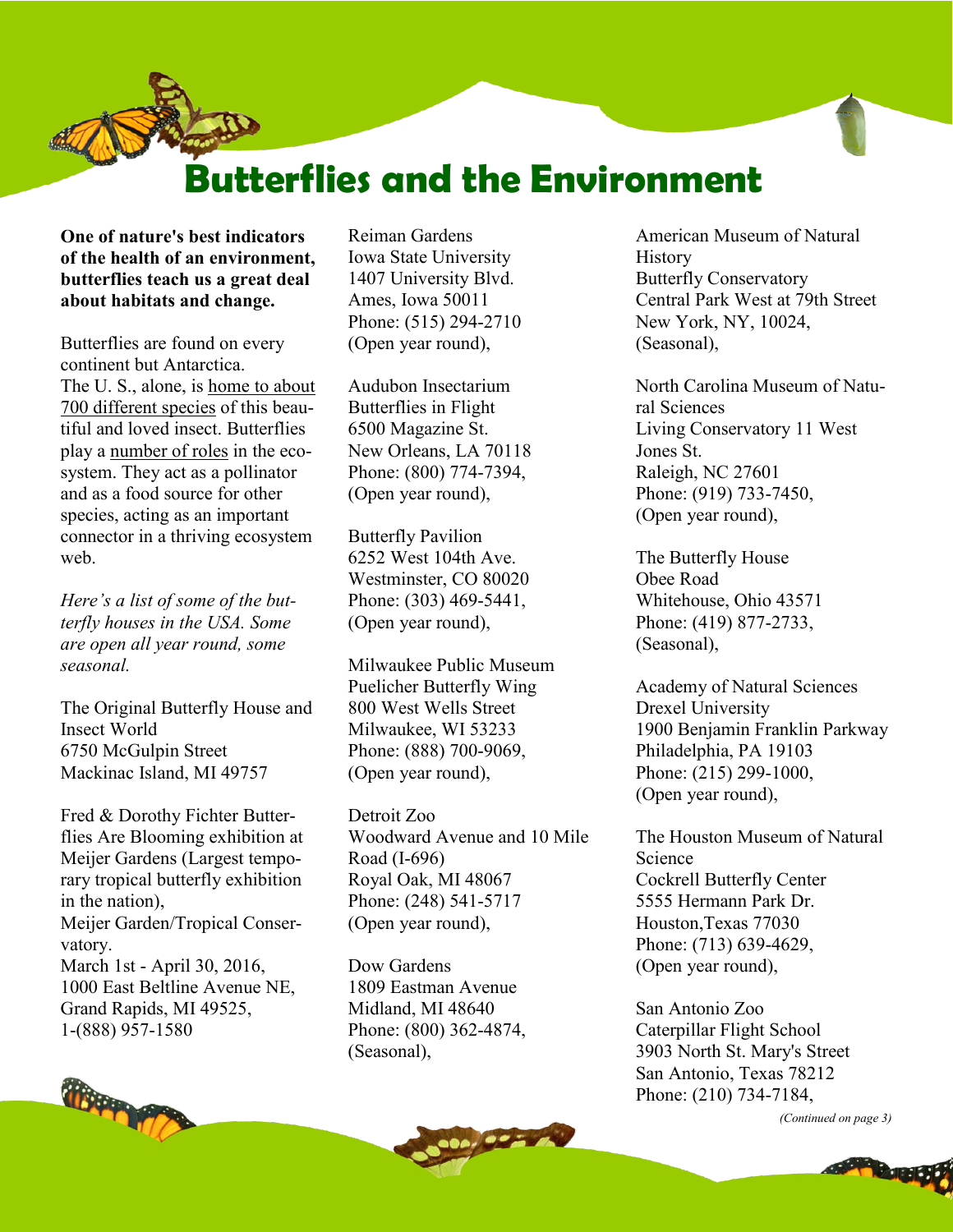(Seasonal),

The Key West Butterfly & Nature **Conservatory** 1316 Duval St. Key West, FL 33040, (305) 296-2988 www.keywestbutterfly.com

#### *Coming Soon:*

#### *Growing Great Gardens*

**————————————-**

Seminar presented by Taylor Garden Club & Taylor Conservatory, Saturday March 12, 2016. This year's subjects: Dirty History: Bringing Paradise Home - Think Outside the Hosta: Cool Alternatives to Shade - If You Could Only Choose One: The Gold Standard - Plants Too Good To be Rare. More information to come! This is an excellent garden event held at Wayne County Community College in Taylor with speakers, workshops, lunch, marketplace to shop.

#### **Calendars**

We have a few more Semba Calendars left if anyone wants a beautiful 2016 calendar with our member's photos! \$12. We'll have some at the January Semba meeting.

#### **Monarch Waystation**

#### **Certification Requirements:**

Monarch Watch is a nonprofit educational outreach program based at the University of Kansas that focuses on the Monarch butterflies, its habitat, and its spectacular fall migration. If you would like to certify your monarch habitat and help support Monarch Watch's conservation efforts, there is a \$16 nonrefundable application fee. Sign is \$17. Application and sign bundle is \$33 purchased all at once.

Requirements:

Size– No minimum area requirement, however a truly effective Monarch Waystation will be atleast 100 square feet. The total area may be split among several sites at your location.

Exposure– At least 6 hours of sun a day.

Plants, Drainage, and Soil Type are other interesting considerations for the Waystation.

#### **Register your butterfly garden!**

More information at:

#### *Monarchwatch.org*

#### **Upcoming Presentation:**

*Taylor Garden Club's* January meeting: The speakers are Gerald and Deborah Wykes presenting: "Tales Of a Heroic Weed", how Michigan's Common Milkweed played an important role during WWII. (I guess Milkweed isn't just for Monarchs).

THURSDAY JANUARY 21 7:00 PM, Taylor Sr. Activity Center, 6750 Troy, Taylor. Free.

You can email Nancy Smith at *smithnan88@yahoo.com* if you think you'll be attending.

**Contact Us:** sembabutterfly@yahoo.com www.sembabutterfly.org Facebook.com/sembabutterfly Mail to: SEMBA PO Box 851301 Westland, MI 48185